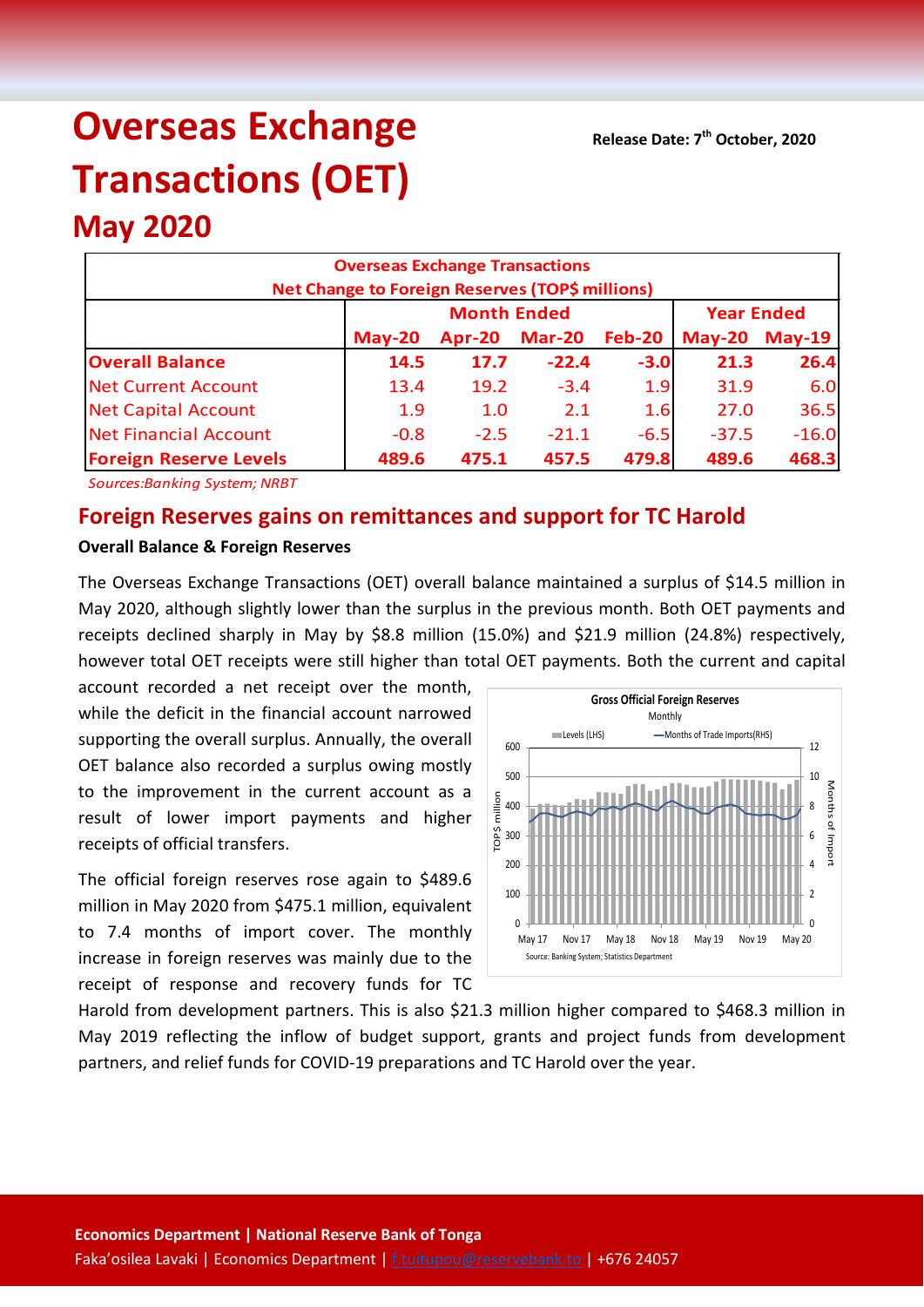#### **Current Account**

| <b>Current Account (TOP\$ millions)</b> |                    |         |               |                  |                   |          |  |  |
|-----------------------------------------|--------------------|---------|---------------|------------------|-------------------|----------|--|--|
|                                         | <b>Month Ended</b> |         |               |                  | <b>Year Ended</b> |          |  |  |
|                                         | $May-20$           | Apr-20  | <b>Mar-20</b> | Feb-20           | $May-20$          | $May-19$ |  |  |
| Net Current Account                     | 13.4               | 19.2    | $-3.4$        | 1.9 <sub>l</sub> | 31.9              | 6.0      |  |  |
| Merchandise Trade                       | $-32.0$            | $-30.2$ | $-32.5$       | $-30.1$          | $-398.5$          | $-424.2$ |  |  |
| Services                                | 8.8                | $-7.2$  | 0.6           | 2.2              | 26.5              | 26.1     |  |  |
| Income                                  | 2.5                | $-2.0$  | $-0.9$        | 1.5              | $-1.6$            | 10.2     |  |  |
| <b>Transfers</b>                        | 34.1               | 58.6    | 29.3          | 28.3             | 405.4             | 393.9    |  |  |

*Sources: Banking System;NRBT*

The current account recorded a lower surplus of \$13.4 million, compared to the \$19.2 million surplus in the previous month. The current account surplus was a result of net receipts in services, income and transfers accounts, whereas trade remained in deficit balance. The lower surplus however attributes to the lower official transfer receipts compared to the previous month. Over the year, the current account surplus improved by \$25.9 million owing mostly to the lower deficit in merchandise trade and the higher net transfers receipts.

The merchandise trade deficit widened slightly over the month by \$1.8 million due to an increase in import payments by \$2.1 million (6.8%), largely from payments for wholesale & retail trade, and construction materials. Total export proceeds increased also by \$0.3 million and was due to higher proceeds from marine exports. Annually, the merchandise trade deficit narrowed by \$25.7 million supporting the surplus in the current accounts. Import payments declined by \$27.8 million (6.3%) due to lower payments for all import categories except for oil import. However, export proceeds declined by \$2.1 million (10.3%) due to lower agricultural and other export proceeds.

The services account recorded a net receipt of \$8.8 million, a strong rebound from the net ouflow in April. Service receipts was higher by \$8.3 million stemming from the receipt of the insurance payout from the Pacific Catastrophe Risk Assessment and Financing Initiative (PCRAFI) for TC Harold. Additionally, service payments declined by \$7.7 million owing mostly to declines in payments for air travel, telecommunications, and insurance services over the month. Over the year, the service account remained in net receipts very close to the level it was a year ago. The overall impact of COVID-19 especially on travel and transport resulted in a contraction in both service receipts and services payments over the year.

Following a deficit in the previous month, the income account recovered to a surplus of \$2.5 million in May 2020. This was largely driven by a \$4.4 million (94.7%) decline in income payments following large transfers of dividend income offshore in the previous month. Contrastingly, the income account recorded a deficit of \$1.6 million over the year to May 2020, compared to a surplus of \$10.2 million in the previous year. Income payments rose by \$11.1 million (70.5%) underpinned by payment of dividends to foreign investors offshore and interest on external loans.

A sharp drop in official transfer receipts in May by \$37.2 million (92.1%) following the inflow of funds as assistance for the COVID-19 preparations in the previous month, drove the decline in net transfer receipts. This was partially offset by the increase in both private and non-profit receipts by \$11.5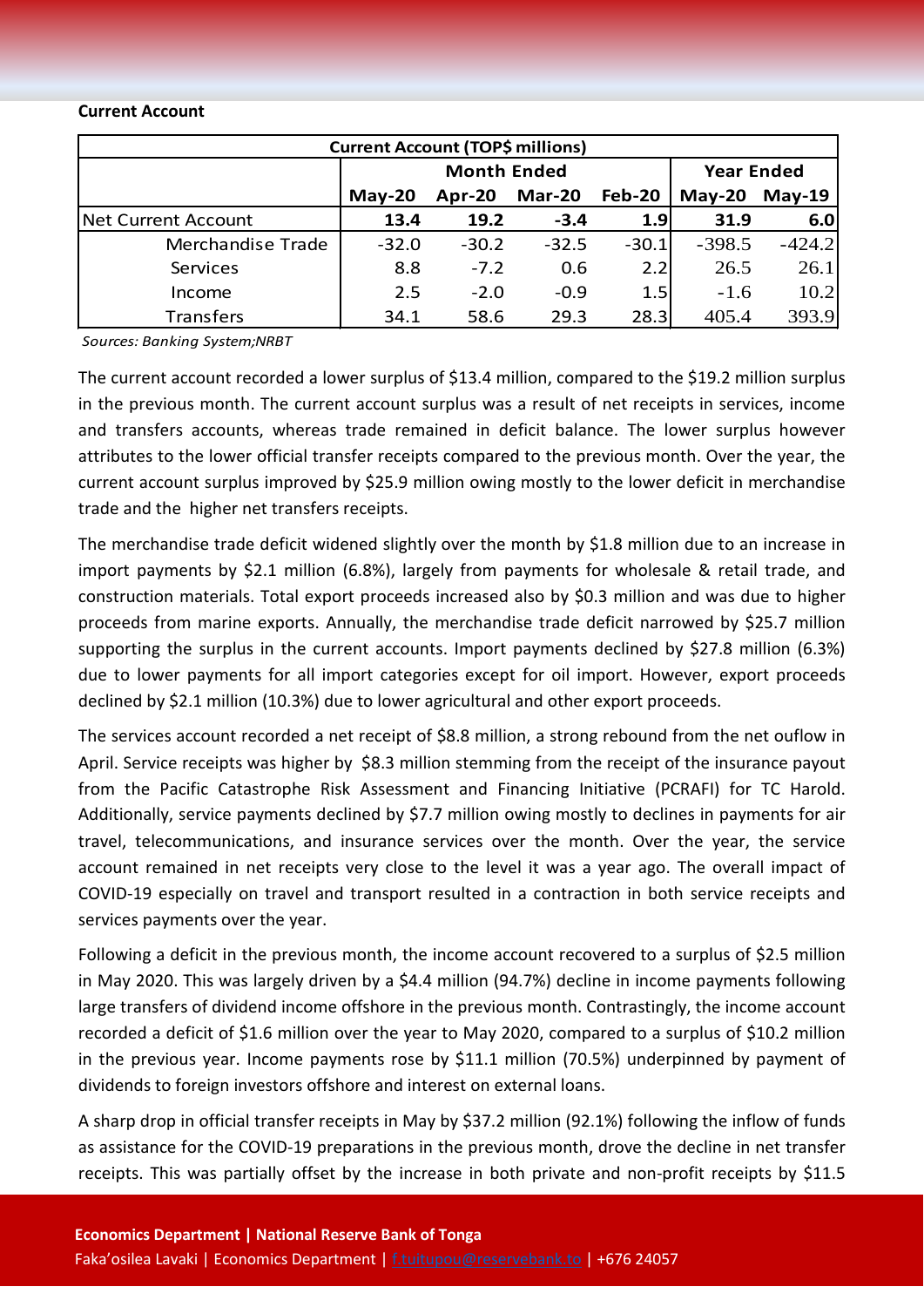million (55.8%) and \$1.8 million (77.1%) respectively. The increase in private transfer receipts reflects a pick up in remittances during the family month of May. Total transfer payments on the other hand, slightly increased over the month by \$0.5 million (11.0%). The surplus in the transfer accounts increased by \$11.5 million to \$405.4 million driven mostly by higher official transfer receipts.

#### **Capital Account**

| Capital Account (TOP\$ millions) |          |                    |                   |        |          |        |  |  |
|----------------------------------|----------|--------------------|-------------------|--------|----------|--------|--|--|
|                                  |          | <b>Month Ended</b> | <b>Year Ended</b> |        |          |        |  |  |
|                                  | $May-20$ | <b>Apr-20</b>      | <b>Mar-20</b>     | Feb-20 | $May-20$ | May-19 |  |  |
| Net Capital Account              | 1.9      | 1.0                | 2.1               | 1.6    | 27.0     | 36.5   |  |  |
| Official                         | 0.6      | 0.2                | 0.7               | 0.6    | 14.3     | 17.6   |  |  |
| Private                          | 1.3      | 0.7                | 1.4               | 1.1    | 12.7     | 18.9   |  |  |

*Sources: Banking System;NRBT*

The capital account recorded a higher surplus of \$1.9 million in May 2020. This is attributed to increases in both private and official capital receipts by \$0.6 million and \$0.4 million respectively. There were no capital payments recorded for the month.

However, the capital account surplus declined by \$9.5 million to \$27.0 million over the year to May 2020. Capital account receipts fell by \$10.8 million due to declines in both private and official capital receipts. Capital receipts are usually project funds for infrastructure projects, or private funds for construction projects. Furthermore, the capital account payments fell by \$1.3 million for both private and official capital accounts.

#### **Financial Account**

| Financial Account (TOP\$ millions) |          |                    |                   |        |          |          |  |  |
|------------------------------------|----------|--------------------|-------------------|--------|----------|----------|--|--|
|                                    |          | <b>Month Ended</b> | <b>Year Ended</b> |        |          |          |  |  |
|                                    | $May-20$ | Apr-20             | <b>Mar-20</b>     | Feb-20 | $May-20$ | $May-19$ |  |  |
| Net Financial Account              | $-0.8$   | $-2.5$             | $-21.1$           | $-6.5$ | $-37.5$  | $-16.0$  |  |  |
| Direct Investment                  | 0.1      | 0.0                | $-0.6$            | 0.0    | $-0.4$   | $-4.1$   |  |  |
| Portfolio Investment               | 0.0      | 0.0                | 0.0               | 0.0    | $-22.4$  | 0.3      |  |  |
| Other Investment                   | $-0.8$   | $-2.5$             | $-20.5$           | $-6.5$ | $-14.7$  | $-12.2$  |  |  |

*Note: The Net Financial Account figures incorporate also the net reconcilliation items which is not reflected in the table below Sources: Banking System;NRBT*

The deficit in the financial account narrowed to \$0.8 million in May 2020. This resulted mainly from lower deficit in other investments which are mostly interbank transfers.

Over the year, the financial account recorded a deficit of \$37.5 million, which is higher than the \$16.0 million deficit in the previous year. This was largely due to higher net outflows for portfolio investments offshore.

### **Outlook**

Foreign Reserves is currently at very high levels as a result of the inflow of budget support, grants and remittances. While these inflows are expected to wind down in response to the global economic impact of COVID-19, the Reserve Bank still expect foreign reserves to remain at comfortable levels,